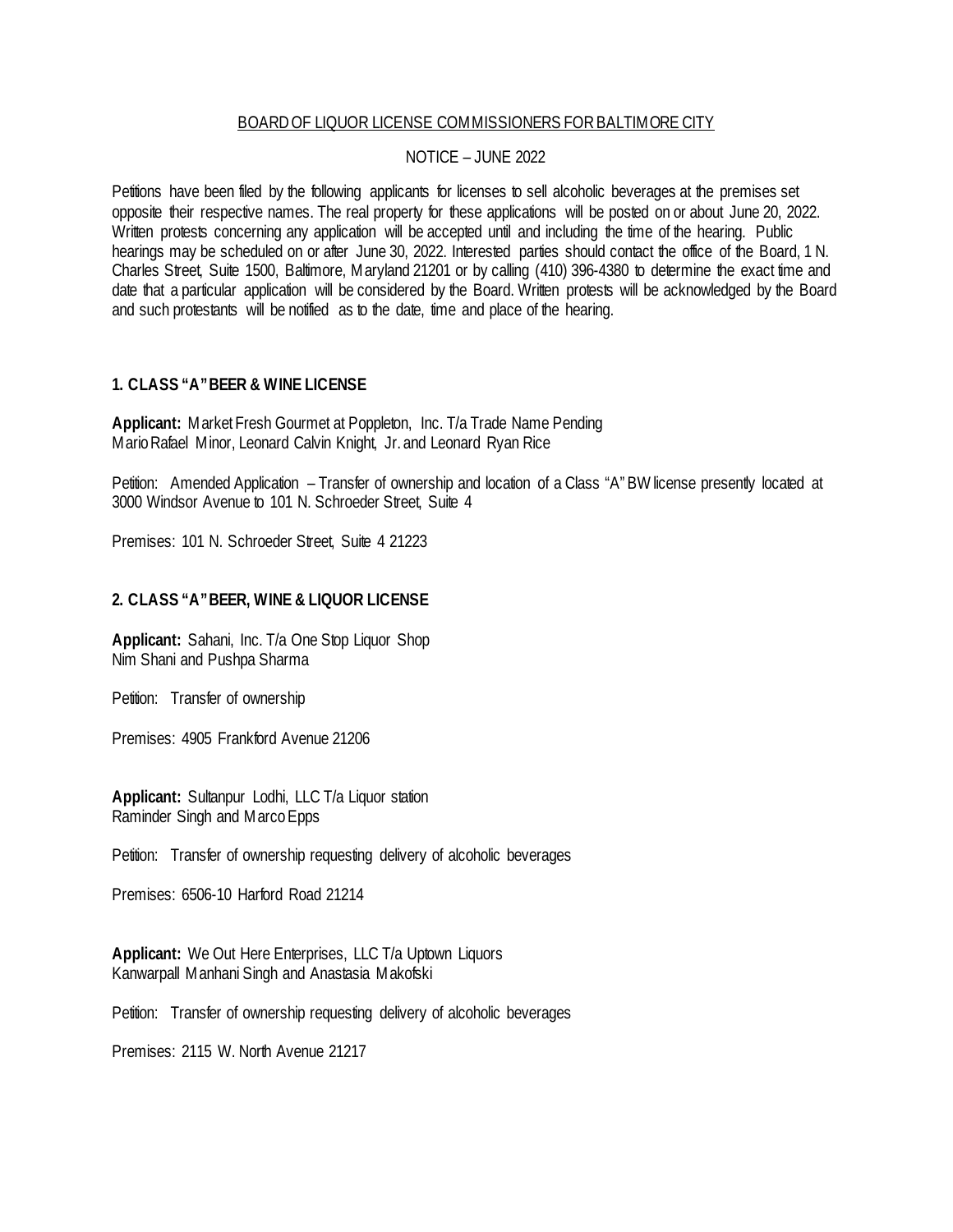#### **3. CLASS "B" BEER, WINE & LIQUOR LICENSE**

**Applicant:** Souvlaki Restaurant Enterprises, LLC T/a Souvlaki Michael Taramas

Petition: New restaurant license requesting outdoor table service, off-premise catering, and delivery of alcoholic beverages

Premises: 1101 W. 36th Street 21211

**Applicant:** Nazca Lines, Inc. T/a Trade Name Pending Ovidio Rivera, Bruno Carrasco and Patricia Palomino

Petition: Transfer of ownership with continuation of live entertainment and outdoor table service

Premises: 4528 Harford Road 21218

**Applicant:** Papis Lauraville, LLC T/a Papi's Tacos Lauraville Charles Gjerde, Carrie Podles, and John Burke

Petition: New restaurant license

Premises: 4801 Harford Road, Suite H1 21214

**Applicant:** Birroteca Management, LLC T/a Birroteca Jasmine Knorr, Elizabeth Rafferty, and Michael Moran

Petition: Transfer of ownership with continuation of live entertainment

Premises: 1520 Clipper Road 21211

**Applicant:** First Fatty MCH, LLC T/a Fat Patties Kevin Francis Curley

Petition: Amended Application – New restaurant license requesting live entertainment, outdoor table service, offpremise catering, and delivery of alcoholic beverages

Premises: 1724 Whetstone Way 21230

#### **4. CLASS "BD7" BEER, WINE & LIQUOR LICENSE**

**Applicant:** RGMM, LLCT/a Classic Bar and Liquors Pabitra Pathak and Faisal Akhund

Petition: Transfer of ownership and location of a Class "BD7" BWL license presently located at 121 W. Randall Street to 231 E. Baltimore Street requesting delivery of alcoholic beverages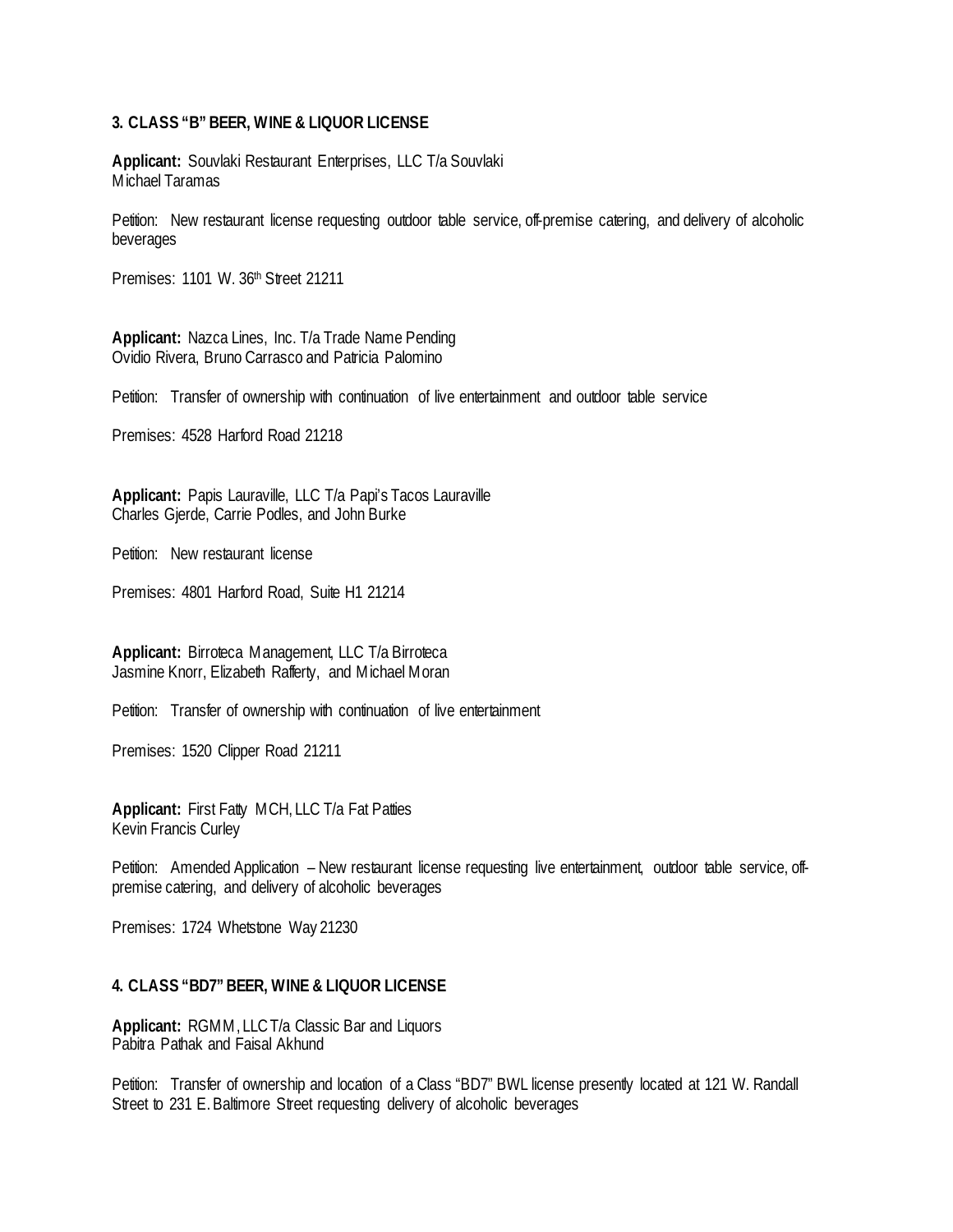Premises: 231 E. Baltimore Street 21202

**Applicant:** 2120 Charles Operating, LLC T/a Trade Name Pending Matthew R. Moses

Petition: New Class "BD7" BWL license requesting live entertainment, off-premises catering, and delivery of alcoholic beverages

Premises: 2120 N. Charles Street 21218

**Applicant:** New Eastern, LLC T/a New Eastern Lounge Jaswinder Singh and Richard E. Hackett

Petition: Transfer of ownership with continuation of live entertainment, requesting delivery of alcoholic beverages

Premises: 1601 Eastern Avenue 21231

**Applicant:** The L Spot, LLC T/a The L Spot Latrina Wilson

Petition: Transfer of ownership

Premises: 2701 W. Fairmount Avenue 21223

**Applicant:** MLJ, Inc. T/a Trade Name Pending Wayne Anthony Laing

Petition: Transfer of location of a Class "BD7" BWL license presently located at 1117-19 W. 36<sup>th</sup> Street to 4001 Falls Road, Rear Unit requesting outdoor table service and off-premises catering

Premises: 4001 Falls Road, Rear Unit 21211

**Applicant:** Subi & Maya, LLC T/a Trade Name Pending Sushma Karki and Larry D. Lair

Petition: Transfer of ownership with continuation of outdoor table service, requesting off-premises catering and delivery of alcoholic beverages

Premises: 5517 Harford Road 21214

**Applicant:** Pane e Vino, Inc. T/a Anche' Gianfranco Fracasetti